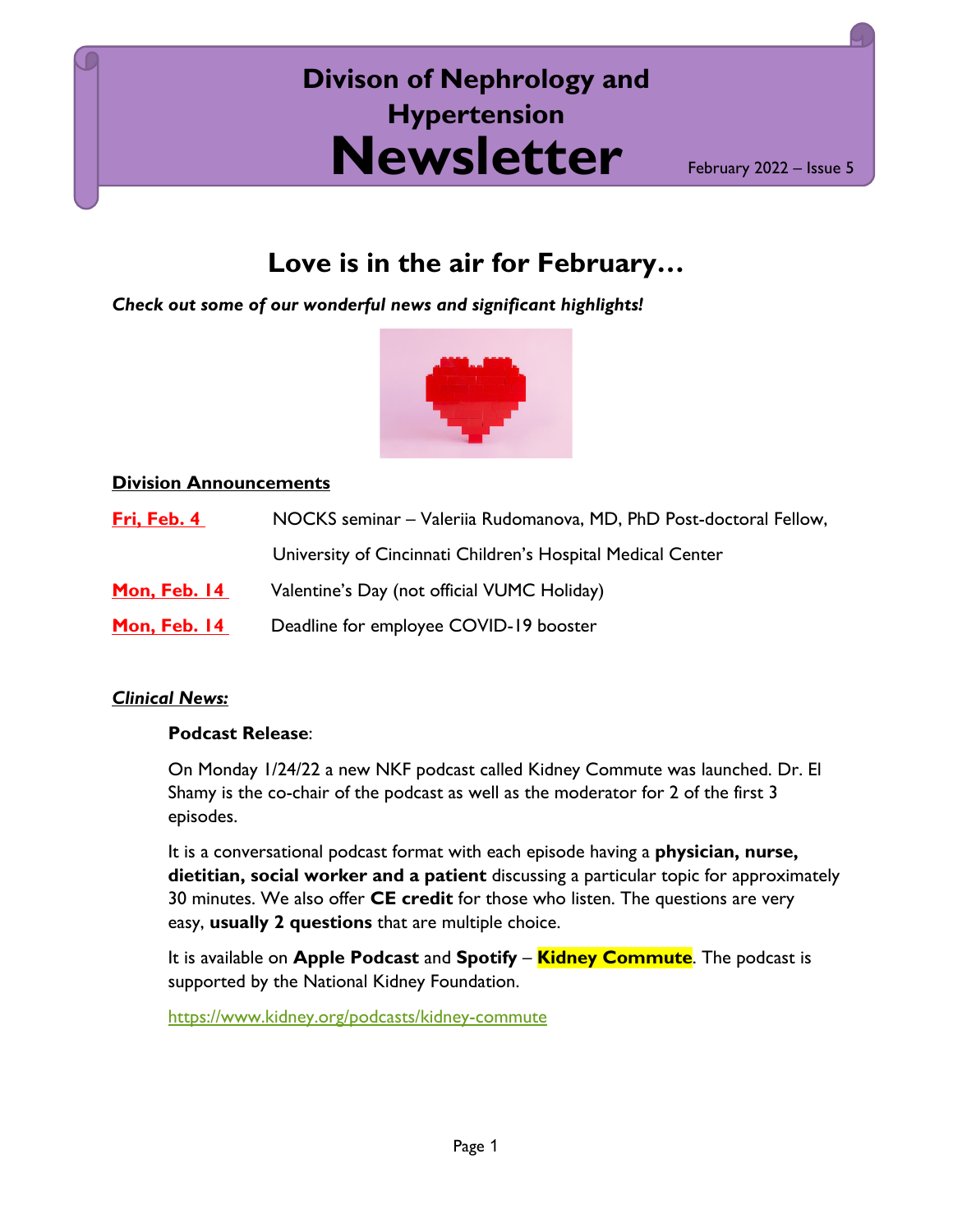## **From the desk of Dr. Burgner:**

**Inpatient Dialysis Unit:** The inpatient dialysis unit has been training last week and this week on our brand-new dialysis machines. We are retiring our old machines and replacing them with the Baxter AK98.



#### *Diversity News:*

The February diversity poster will be sent separately as soon as it becomes available.

#### *Fellowship News:*

**Transplant Fellowship Program:** We are accepting applications for our 2022-23 Transplant Fellowship Program. Here is the website to the application and for more information <https://medicine.vumc.org/renal-transplantation-fellowship>

#### *Research News:*

#### **Research Publications:**

One of our research fellows, **Javier Jaramillo-Morales**, in collaboration with Drs. Ikizler and Gamboa, recently published in the American Journal of Physiology-Renal Physiology titled ["Effects of caloric restriction and aerobic exercise on circulating cell-free mitochondrial DNA in](https://nam12.safelinks.protection.outlook.com/?url=https%3A%2F%2Fscholar.google.com%2Fcitations%3Fview_op%3Dview_citation%26hl%3Den%26user%3DrByRiWMAAAAJ%26citation_for_view%3DrByRiWMAAAAJ%3AqjMakFHDy7sC&data=04%7C01%7Csavannah.sumatra%40vumc.org%7C0ae3c56b32e442bcf88e08d9e4ddb6f4%7Cef57503014244ed8b83c12c533d879ab%7C0%7C0%7C637792463170820599%7CUnknown%7CTWFpbGZsb3d8eyJWIjoiMC4wLjAwMDAiLCJQIjoiV2luMzIiLCJBTiI6Ik1haWwiLCJXVCI6Mn0%3D%7C3000&sdata=0EqtBtmhswJSVASw8dbqtIiN%2BF57WBXLksPxMCnsFXI%3D&reserved=0)  [patients with moderate-to-severe chronic kidney disease"](https://nam12.safelinks.protection.outlook.com/?url=https%3A%2F%2Fscholar.google.com%2Fcitations%3Fview_op%3Dview_citation%26hl%3Den%26user%3DrByRiWMAAAAJ%26citation_for_view%3DrByRiWMAAAAJ%3AqjMakFHDy7sC&data=04%7C01%7Csavannah.sumatra%40vumc.org%7C0ae3c56b32e442bcf88e08d9e4ddb6f4%7Cef57503014244ed8b83c12c533d879ab%7C0%7C0%7C637792463170820599%7CUnknown%7CTWFpbGZsb3d8eyJWIjoiMC4wLjAwMDAiLCJQIjoiV2luMzIiLCJBTiI6Ik1haWwiLCJXVCI6Mn0%3D%7C3000&sdata=0EqtBtmhswJSVASw8dbqtIiN%2BF57WBXLksPxMCnsFXI%3D&reserved=0). They hypothesized that aerobic exercise, with or without diet calorie restriction may reduce circulating cell-free mitochondrial DNA (ccf-mtDNA) and systemic inflammation. Contrary to the initial hypothesis, exercise and caloric restriction increased ccf-mtDNA and there was no association between ccf-mtDNA and systemic inflammatory markers.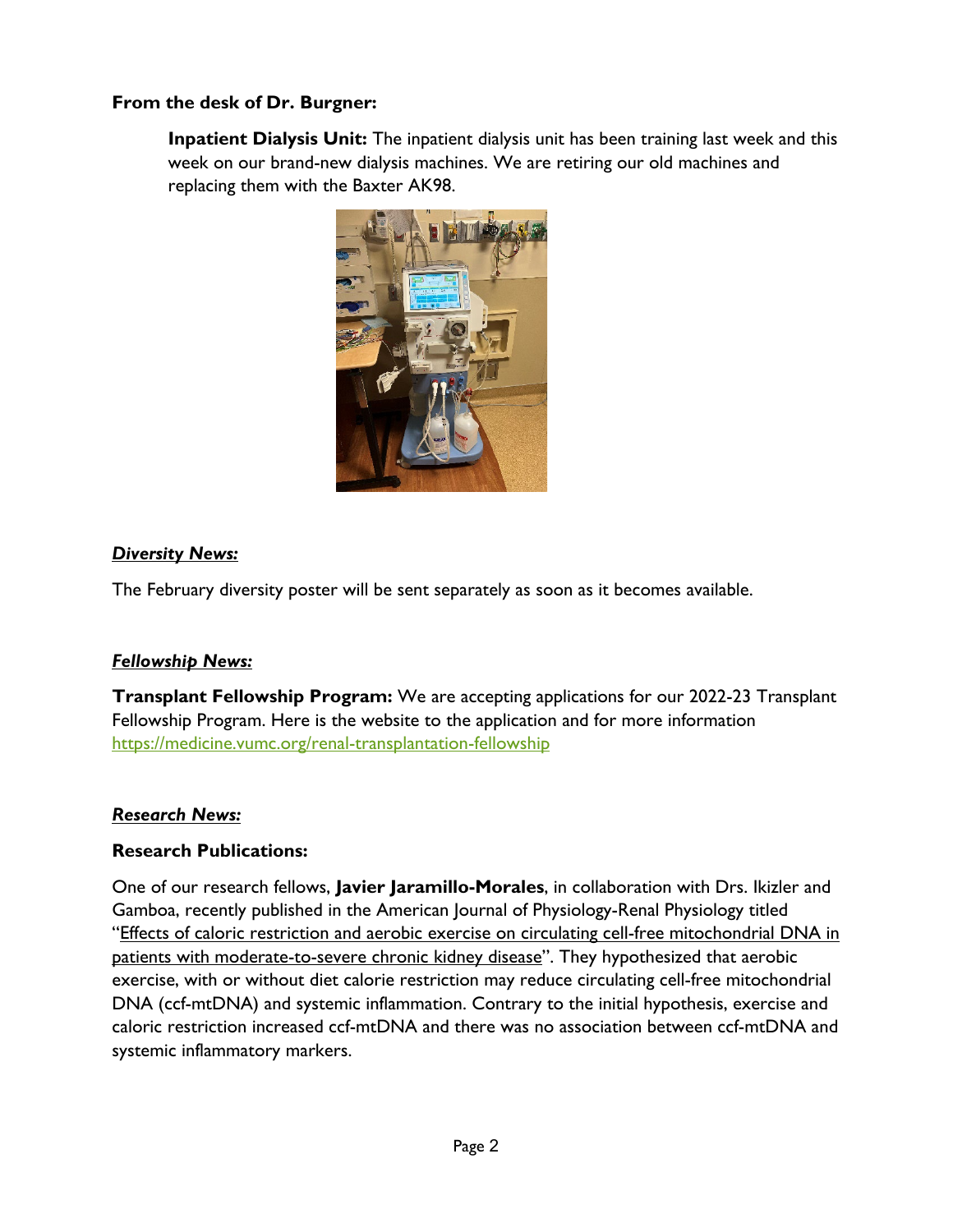**Dr. Bethany Birkelo** in Dr. Edward Siew's lab has had a research letter accepted for publication in Clinical Journal of the American Society of Nephrology titled "Renin-Angiotensin-Aldosterone System Inhibitors and the Risk of Acute Kidney Injury in COVID-19 Compared to Influenza", in which they retrospectively compared the risk of acute kidney injury (AKI) associated with renin-angiotensin-aldosterone inhibitor medications (RAASi) among a propensity-matched cohort of US Veterans with COVID-19 or seasonal influenza. They found that RAASi use was associated with an increased risk of AKI that was proportionally similar in both illnesses. These findings do support the hypothesis of direct infectivity of the kidney by SARS-CoV-2 via upregulated ACE2 expression as a major mechanism of COVID-associated AKI."

file:///C:/Users/sumatrsj/AppData/Local/Microsoft/Windows/INetCache/Content.Outlook/GWB 6LVQZ/jamainternal\_hung\_2022\_oi\_210092\_1643311164.22313.pdf

**Dr. Lauren Woodard's lab** recently had one of their review articles accepted to JASN (Journal of the American Society of Nephrology, Manuscript JASN-2021-05-0693.R2) titled "Tissue culture models of acute kidney injury: from tubule cells to human kidney organoids." Human kidney tissue culture systems can complement animal models of AKI and/or address some of their limitations. This review explores the mechanisms and detection of AKI in tissue culture with an emphasis on bioengineered approaches such as human kidney organoid models.

**Andrew Terker, MD, PhD** recently had his manuscript accepted for publication to JCI Insight, titled "Macrophage interferon regulatory factor 4 deletion protects against aristolochic acid nephropathy via reduced migration and increased apoptosis" (JCI reference 150723-INS-RG-RV-3). In this study we showed that aristolochic acid (AA), a nephrotoxin known to damage proximal tubule cells, also directly stimulates macrophages to become more inflammatory and contribute to AA-mediated kidney injury. Additionally, we demonstrated that deletion of the transcription factor, interferon regulatory factor 4 (IRF4), from macrophages prevents this AA-mediated activation and reduces kidney damage.